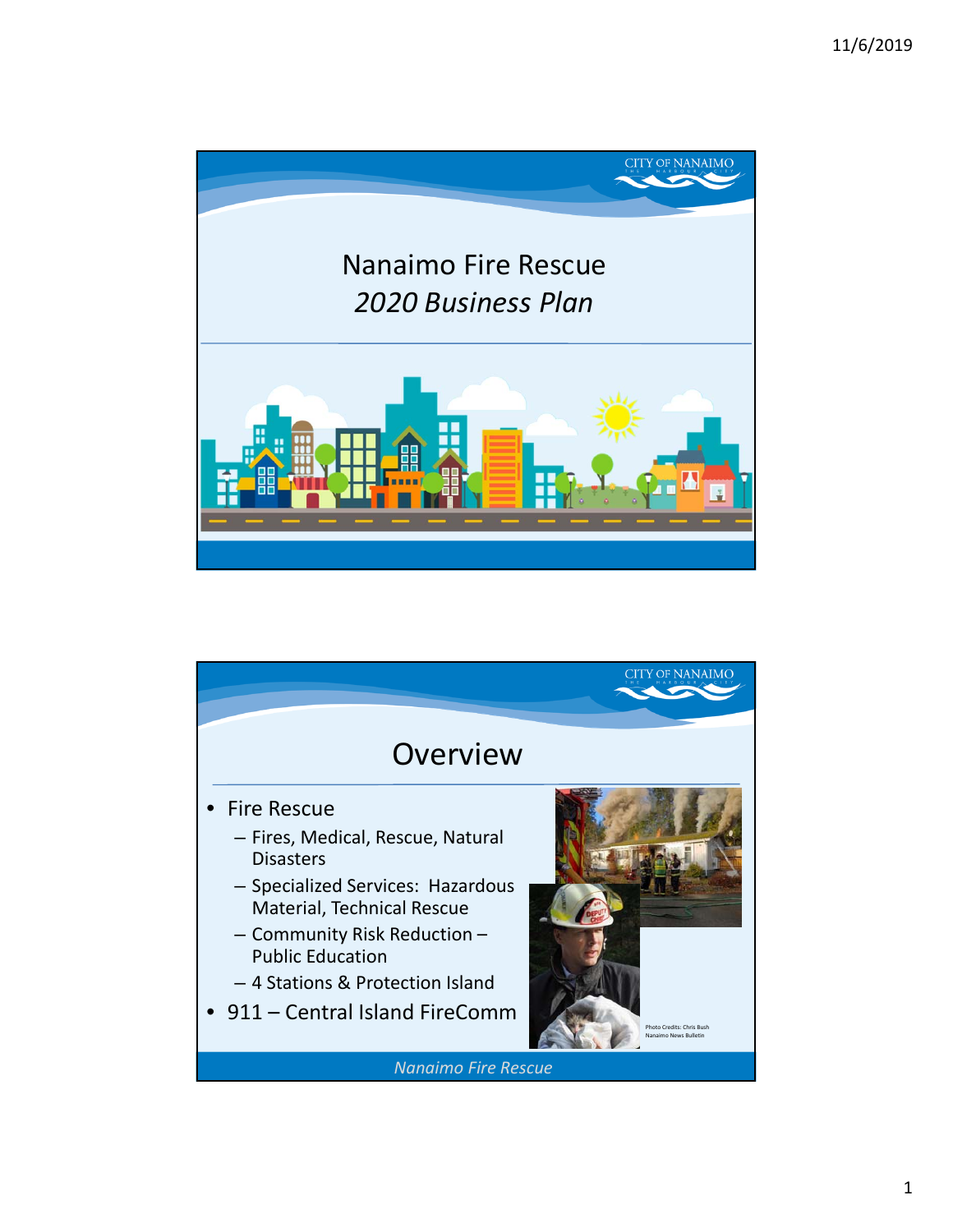

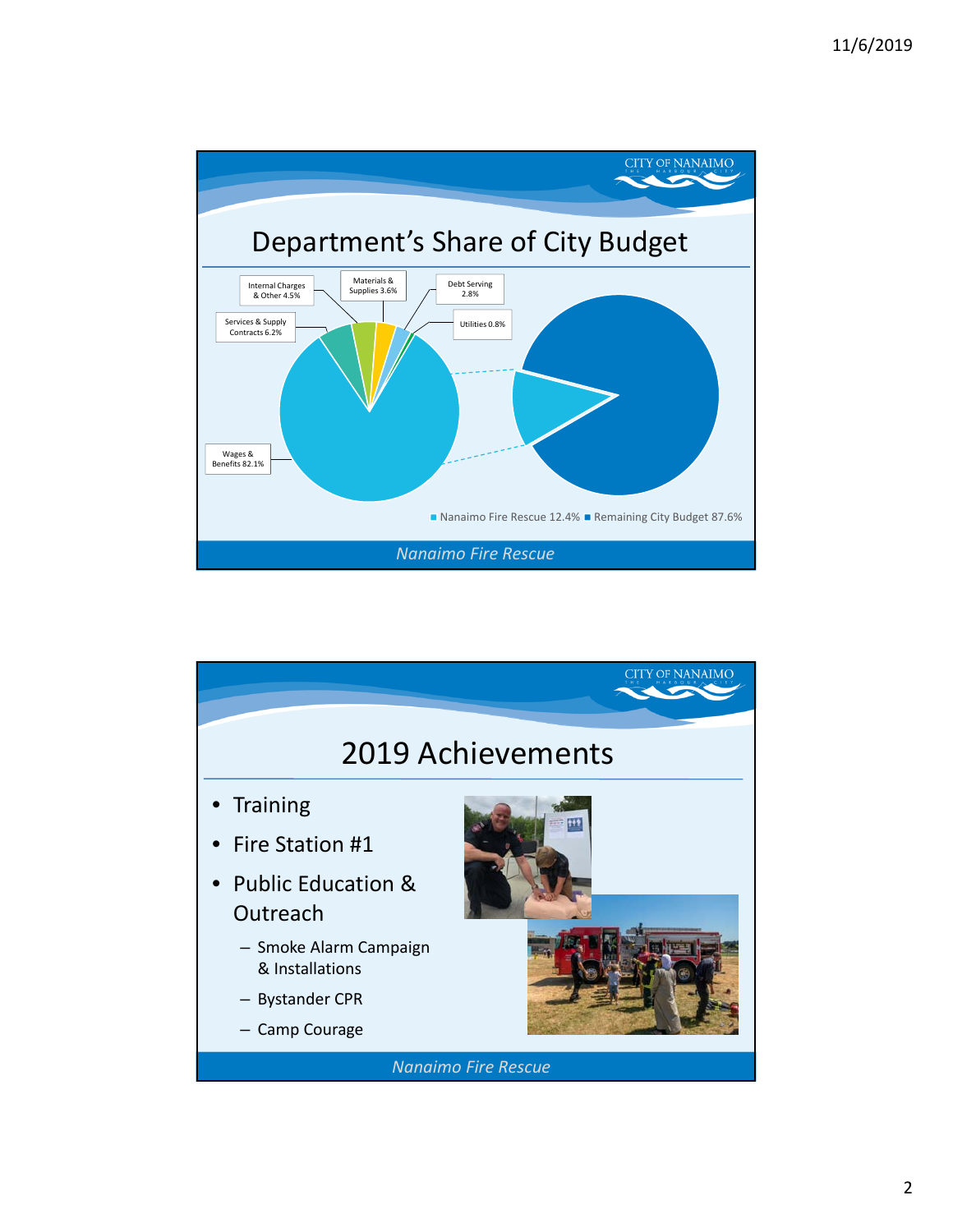

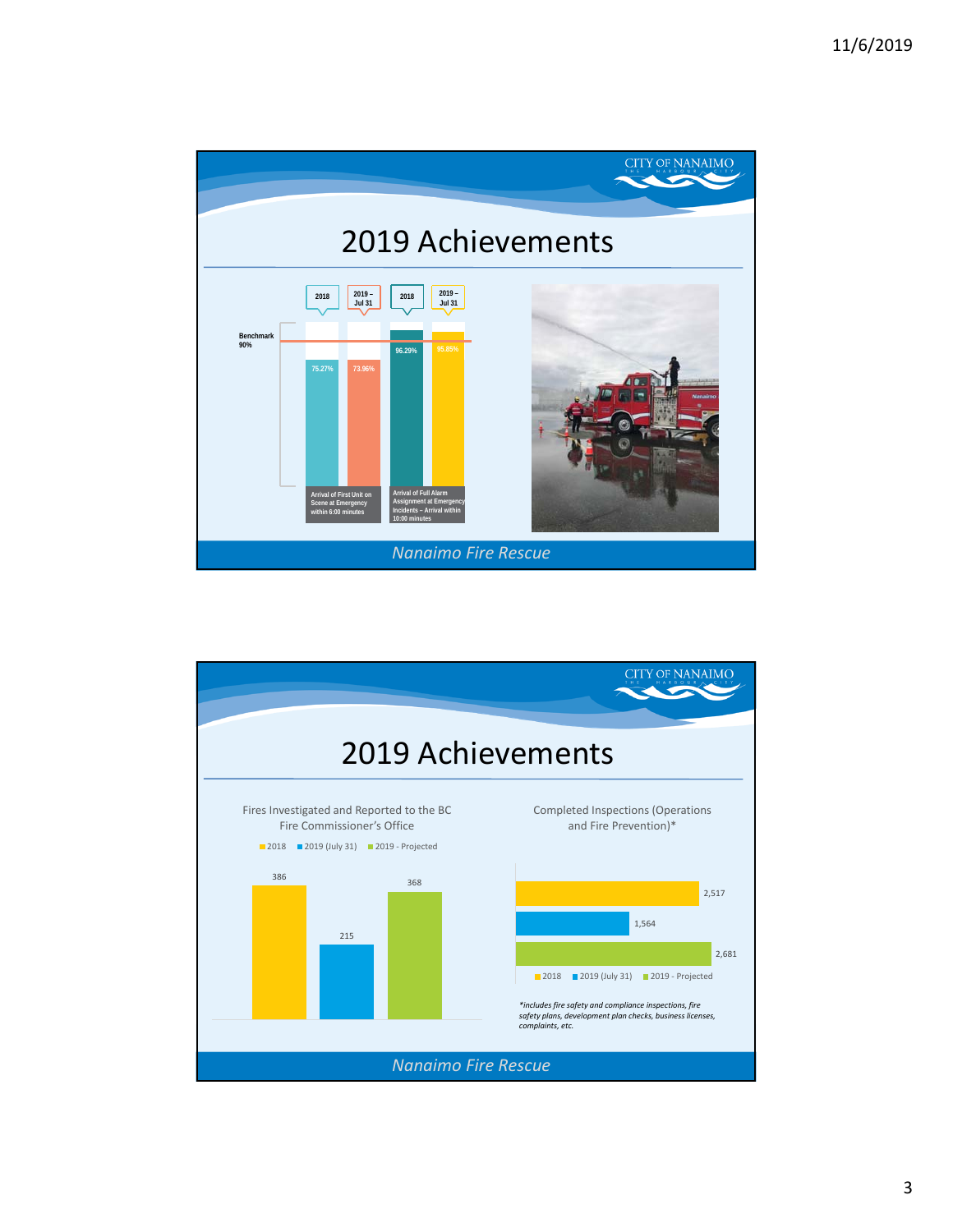

*Nanaimo Fire Rescue*